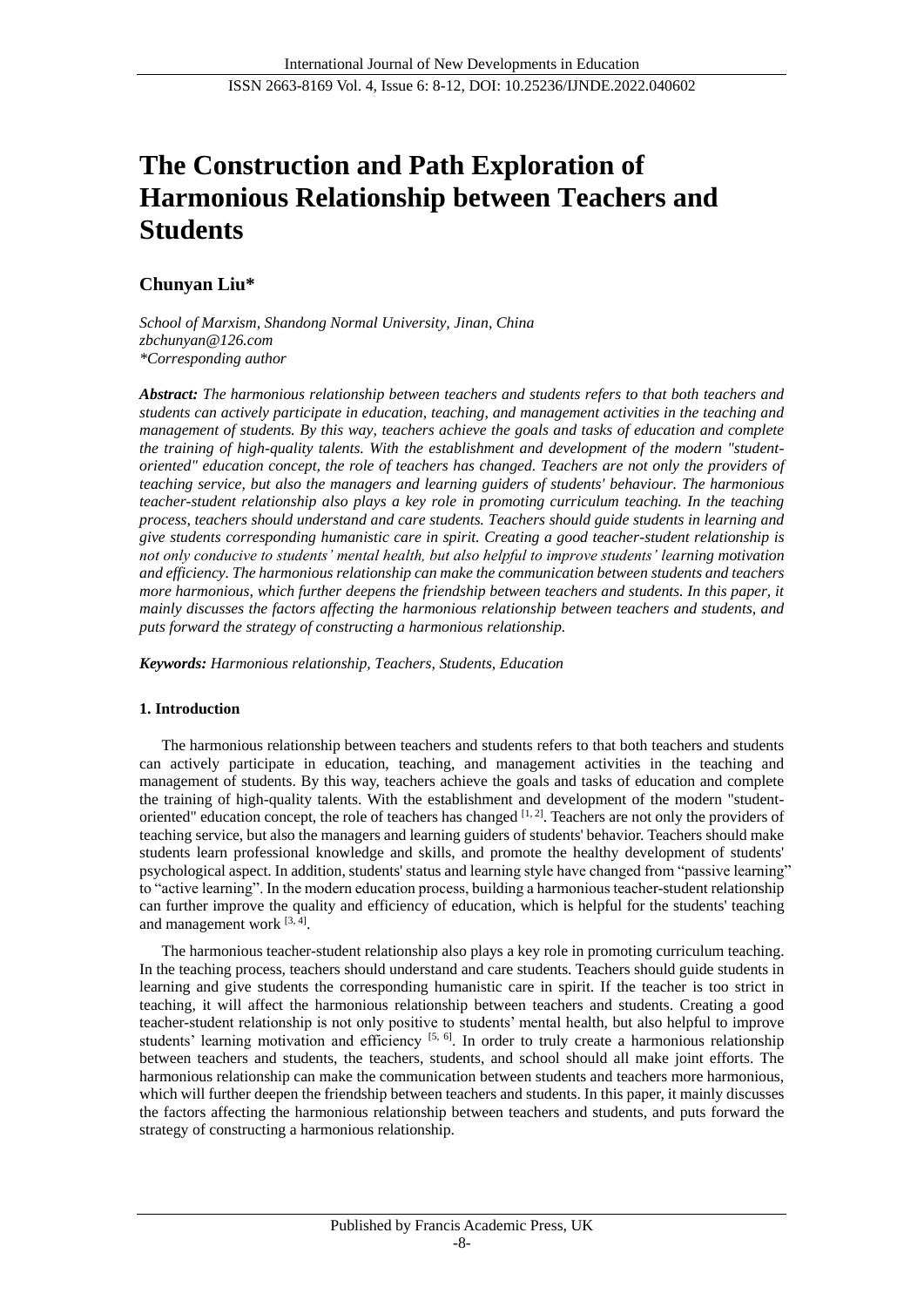#### **2. The beneficial effect of harmonious relationship between teachers and students**

## *2.1. The significance of building a harmonious teacher-student relationship*

In the process of modern education, the establishment of a democratic and honest teacher-student relationship can promote the benign interaction between teachers and students, which facilitates the construction of an equal and civilized campus environment  $[7, 8]$ . Under the harmonious relationship between teachers and students, the quality of professional teaching and student management can also be improved. Through constructing a harmonious relationship, teachers can guide students' professional skills learning, and improve students' moral and psychological quality. Moreover, it can also enhance the management efficiency of students. A harmonious teacher-student relationship can make students' professional learning and teachers' management activities become more pleasant. Especially in face of the conflict of multicultural values, the construction of a harmonious relationship between teachers and students is helpful to cultivate students' good psychological and moral quality.

## *2.2. Harmonious teacher-student relationship is helpful for students' physical and mental development*

The teaching in classroom is helpful for students' physical and mental development. The teacherstudent relationship not only has an impact on the teaching efficiency, but also affects the students' physical and mental development [9, 10]. In the teaching process, the good interaction between teachers and students can realize the transmission of knowledge and skills, and integrate the communication of emotional attitudes and values between teachers and students. Harmonious teacher-student relationship can promote the development of students' comprehensive ability, ideology, value orientation, spiritual outlook, physical health, and mental health. In addition, the harmonious relationship makes students have a pleasant emotional experience in learning knowledge, and relieves the psychological pressure of students on learning. It plays a positive role in promoting effective classroom teaching and improves students' interest in learning. However, the disharmonious relationship can make students have anger, depression, sadness, and other negative emotional experience, which will lead to students' psychological barriers and affect the students' physical and mental health development.

#### **3. The construction methods on the harmonious teacher-student relationship**

#### *3.1. Create a good classroom atmosphere*

A harmonious teacher-student relationship is positive to creating a relaxed classroom atmosphere  $[11]$ . Teachers should respect the individual differences of students, and treat every student sincerely and enthusiastically. At the same time, students should also respect teachers' labor and tolerate teachers' occasional mistakes. In the traditional teaching, teachers take a dominant position in the classroom, but this teaching mode does not meet the requirement of quality education for students. In the teaching process, teachers should build a platform for equal communication between teachers and students, and let students fully integrate into the classroom learning. Teachers should keep a peaceful state of mind in teaching and provide students with positive energy, so as to create good conditions for students' mental health and learning enthusiasm.

The harmonious relationship between teachers and students is first to create a harmonious atmosphere in classroom, so that students can learn in the relaxed and happy environment. In class, teachers should pay attention to the cooperation between teachers and students. The teachers should adjust the relationship between teachers and students, and create a harmonious, democratic and equal classroom atmosphere [12]. Teachers and students should respect each other and learn from each other. For students' self-management ability and planning ability are not mature, teachers should innovate ways and adopt a variety of management means to improve the class management level. In addition, teachers should understand the students' mentality and give reasonable guidance to students. By this way, it will have a good emotional and spiritual communication between teachers and students, which is also helpful for the teaching management.

#### *3.2. Equality is important for building a harmonious teacher-student relationship*

In the classroom teaching, the equality in education plays a key role for building a harmonious teacher-student relationship [13]. Teachers should adopt the "student-oriented" teaching mode and change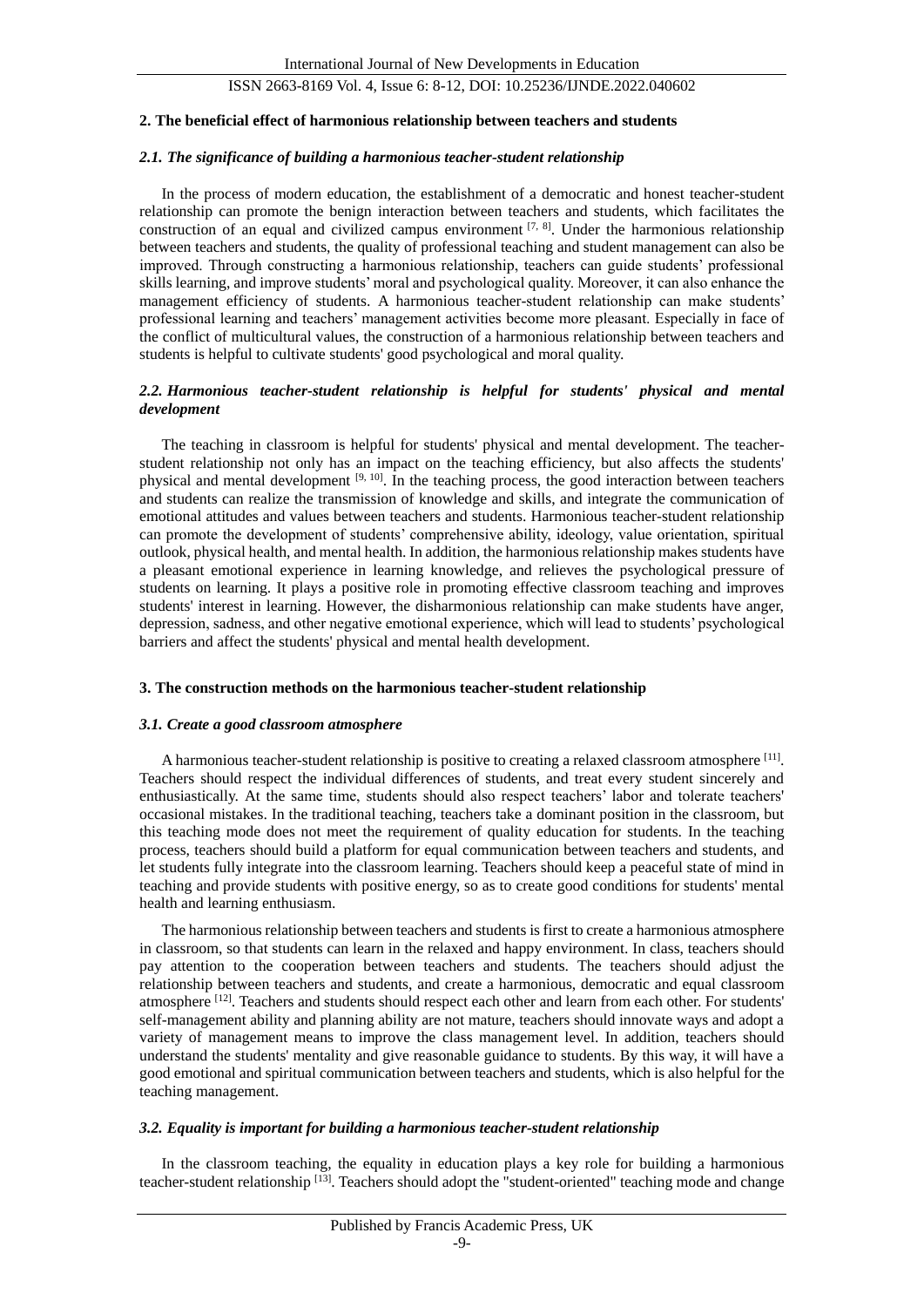the traditional "preaching" teaching method. Only by establishing a good relationship between teachers and students and fully understanding the needs of students, can we better carry out quality education for students. Teachers should design teaching programs and teaching means according to students' psychological characteristics. By this way, teachers can stimulate students' interest in learning. In the teaching process, teachers should communicate with students according to the students' character characteristics. In addition, teachers should treat students equally and fairly, and a more harmonious relationship will be built between teachers and students.

## *3.3. Using social media to establish an interactive teacher-student relationship*

In recent years, social media has changed people's habit of acquiring information. In the teaching process, teachers can establish class groups by using wechat, qq and other social media  $[14, 15]$ . The establishment of these groups is conducive to the management of class staff and harmonious class atmosphere. In addition, teachers can make micro-lessons, upload them to wechat group or qq group, and share learning materials with students. Teachers can also use wechat group or qq group to conduct extracurricular question-answering activities, and interact with students online to better complete the teaching tasks. Teachers and students can form a good interaction through social media to establish a harmonious and stable teacher-student relationship.

#### *3.4. Improving the effect of communication and enhancing the affinity of class*

The active and effective communication is the core element of building a harmonious teacher-student relationship, which plays a fundamental role in improving the quality of classroom teaching. The teaching in classroom is a network composed of communication between teachers and students<sup>[16]</sup>. The effective communication can build a good interpersonal relationship, so that teachers' "teaching" will be full of affinity. In turn, the affinity of teachers can infect students, so that students' "learning" will have a driving force. For teaching and learning, the harmonious teacher-student relationship is the "catalyst" to improve the quality of classroom teaching. To accelerate students' quality education, it is necessary to promote the communication between teachers and students, so as to build a harmonious teacher-student relationship.

#### *3.5. Paying attention to the communication skills with students*

Teachers should understand the true feelings of students. Students can also vent their emotions to the teachers and release the pressure. At the same time, in the daily teaching, the teachers should guide students to form a correct psychology, and communicate with students in time when they make mistakes. If the teacher blindly criticizes students, it will not solve the problem well. In some special situations, students may gradually form a rebellious psychology. Therefore, teachers should timely communicate with students, and listen to the inner world of students. By this way, a harmonious teacher-student relationship can be truly built to promote the better development of students.

With the rapid development of science and technology, the connection between people is close, and more and more ways of communication are needed. Now days, students not only spend a lot of time on studying, but also develop some other interests in their spare time. When communicating with students, the teachers should take good care of the students' emotions, patiently guide, and communicate with students effectively <sup>[17]</sup>. By this way, teachers can understand the students' real ideas. As some students are introverted and unwilling to exchange ideas with others, teachers should help these students to better integrate into the groups of students. Let this kind of students participate in class activities, and narrow the distance between students. In addition, let students take the initiative to speak freely and help students grow healthily.

# *3.6. Enhancing students' confidence in learning*

First of all, the students' subjective initiative should be maximized [18]. Whether students actively participate in classroom activities determines the effectiveness of classroom teaching. The harmonious relationship between teachers and students is the basis and guarantee of classroom teaching. The teachers should treat students sincerely and communicate with students equally. Only teachers and students understand each other, can teachers effectively carry out classroom teaching.

Secondly, teachers should be the leader and organizer of classroom teaching. A popular teacher with students should have a good character. Teachers should constantly pay attention to the cultivation of their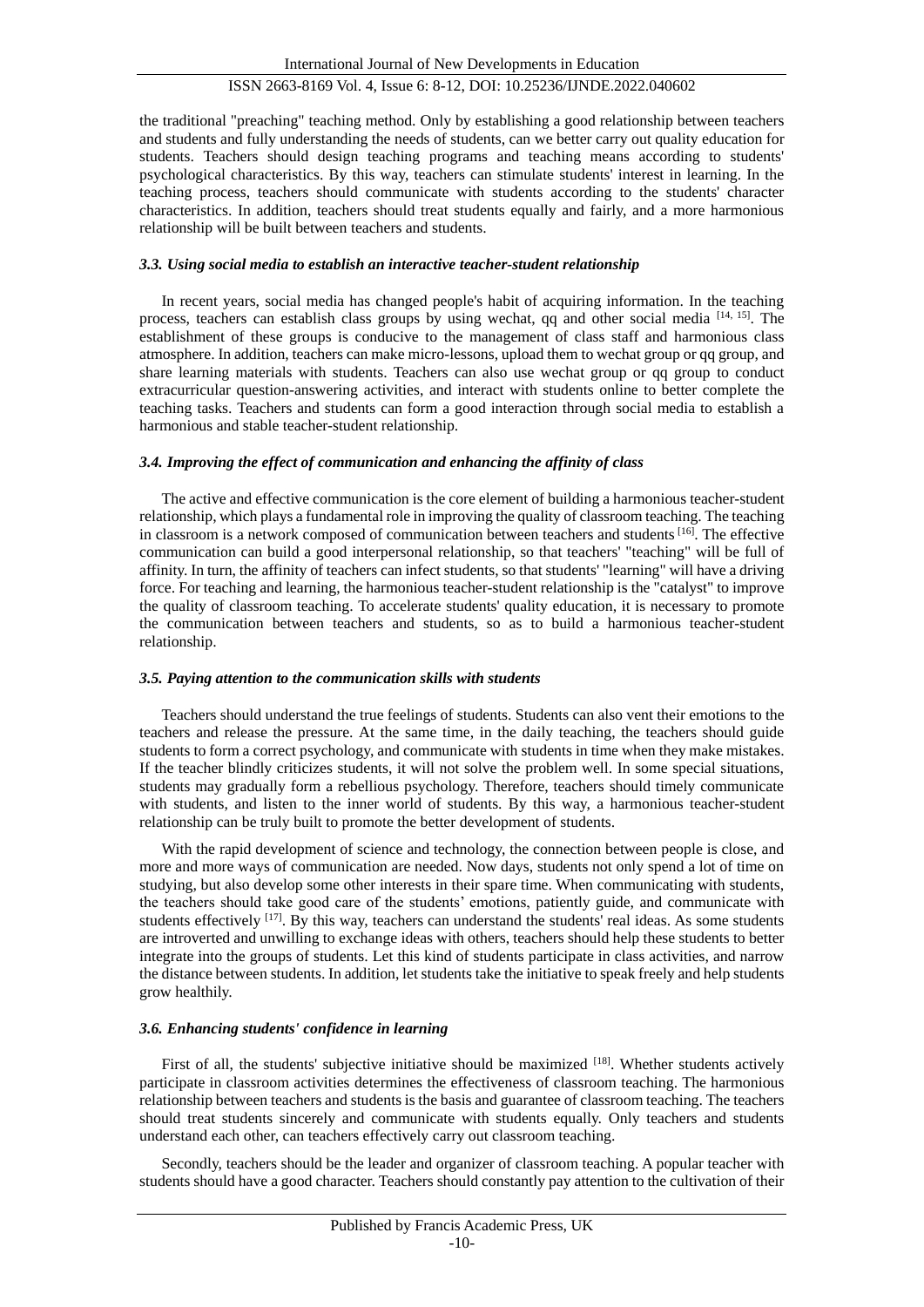own innovation consciousness, and give full play to the leading role of teachers. Teachers should also constantly strengthen their own professional learning and update their own teaching ideas. Moreover, teachers should flexibly use the teaching methods, such as role-playing, task-driven, group learning, and so on.

#### *3.7. Discovering the advantages of students*

One of the most common positive experiences in teaching is to get praise from teachers. Teachers should encourage students, so as to promote students to form confidence  $[19, 20]$ . However, it should be noted that praise should be avoided to be randomness and blindness. The mechanical repetition can not let students be effectively encouraged. A reasonable approach is to analyze students' learning status and personality characteristics, and then give targeted suggestions and encouraging languages. In addition, teachers should discover the advantages beyond students' test results. For example, some students show extraordinary interest and talent in handwork, sports and music. Teachers should encourage the talents of students and praise them.

#### *3.8. Strengthening the interaction between teachers and students*

The interaction between teachers and students is a crucial way to build a harmonious teacher-student relationship. Strengthening the interaction between teachers and students can narrow the distance between each other and establish a friendly relationship [21]. In the interaction with students, teachers should understand the characteristics of each student and let them feel the care of teachers so as to get the perfect learning effect. At the same time, teachers should take the initiative to integrate into the student groups and establish a friendly relationship with students. When dealing with students' problems, teachers should adhere to the principle of democracy, objectivity, and equality. The teachers should treat students equally and do not let students feel discrimination.

#### *3.9. Actively participating in campus activities*

The construction of a harmonious teacher-student relationship also depends on the development of campus activities. The teachers and students can participate in campus activities together, which can cultivate their sense of tacit understanding [22]. In class, the teachers should design the suitable problems and guide students to participate in the problem discussion, so as to shorten the distance between each other. The school should hold various activities, such as basketball, football, table tennis competitions. The school should encourage the participation of teachers and students, so as to cultivate their team spirit and make them establish friendly relations. By participating in campus activities, it will provide a guarantee for the construction of a harmonious teacher-student relationship.

#### *3.10. Students should actively assist teachers and understand teachers*

Students should take the initiative to help teachers to do what they can. In class, students may help teachers to do some things, such as helping teacher to open the multimedia equipment, wipe blackboard, and distribut homework books. Outside the classroom, students can also regularly talk with teachers to reflect students' ideas and suggestions about class. When students do not understand the teacher's practice, students should not blame teacher and complain. They should solve problems by communing with teachers. In the spare time, students should help teachers collect and record data, organize and write simple copywriting. By this way, it will deepen the friendship between teachers and students.

## **4. Conclusion**

In summary, a harmonious teacher-student relationship plays a key role in promoting curriculum teaching. In the teaching process, teachers should understand and care students. Teachers should guide students in learning, and give students corresponding humanistic care in spirit. Creating a good teacherstudent relationship is not only conducive to students' mental health, but also helpful to improve students' learning motivation and efficiency. The harmonious relationship can make the communication between students and teachers more harmonious, which further deepens the friendship between teachers and students.